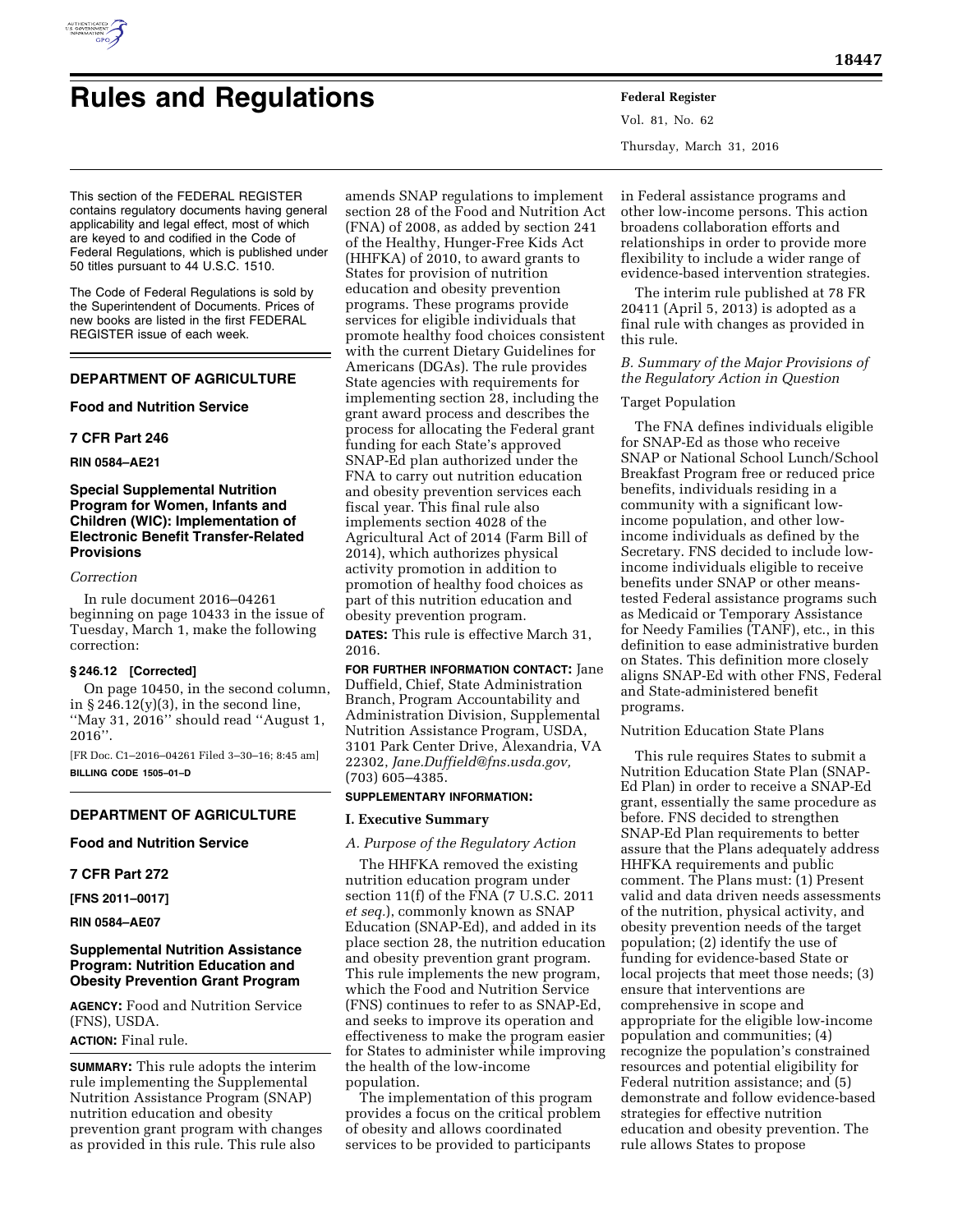implementing annual or multi-year SNAP-Ed Plans of up to three years.

# Use of Funds

The FNA permits States to use funds for evidence-based allowable uses identified by the FNS Administrator in consultation with the Director of the Centers for Disease Control and Prevention (CDC). Under this rule, the definitions for nutrition education and obesity prevention services and an evidence-based approach are provided for States to use in their SNAP-Ed programming. These definitions provide States with greater flexibility to include environmental approaches and policy level work in addition to nutrition education, health promotion, and social marketing. Expanding these approaches has the added benefit of supporting more comprehensive anti-obesity efforts in addition to providing greater State flexibility in programming.

Under this rule, States may deliver nutrition education and obesity prevention activities using two or more of these approaches: Individual or group-based nutrition education, health promotion, and intervention strategies; comprehensive, multi-level interventions; and community and public health approaches. To improve program design, States are expected to integrate multiple approaches in implementing their activities.

#### Coordination

The rule encourages coordination of SNAP-Ed activities with public or privately funded health promotion and nutrition improvement strategies and requires that States describe their coordination activities in their SNAP-Ed Plans. States are strongly encouraged to coordinate with other organizations, particularly other State agencies delivering nutrition assistance programs, to reach low-income individuals through varied approaches.

#### Funding

# 1. National Funding

Congress prescribed specific dollar amounts for each of federal fiscal years (FFY) 2011–2015. For the 2016 and subsequent FFY, the total amount will be determined by adjusting the total SNAP-Ed allocation available nationally during the preceding FFY by an amount that is equal to the increase in the Consumer Price Index for All Urban Consumers for the 12-month period ending the preceding June 30, as published by the Bureau of Labor Statistics of the Department of Labor.

# 2. Individual State Allocation

This rule provides grants to States through Federal funding authorized specifically for SNAP-Ed grants, requires no State contribution or match, and is the only source of Federal SNAP funds for these activities. This rule encourages States to seek public and private financial contribution for SNAP-Ed activities to leverage the Federal SNAP investment. However, funds in excess of the Federal SNAP-Ed grant are not eligible for SNAP Federal reimbursement. The rule describes the allocation process by which a State receives funds between FFY 2011–2013, based on the State's SNAP-Ed expenditures in FFY year 2009, as reported to the Secretary in February 2010, in proportion to FFY 2009 SNAP-Ed expenditures by all States nationally in that year. For FFY 2014 and subsequent years, the allocation formula is based on a ratio of 1) a State's share of national SNAP-Ed expenditures in FFY 2009 and 2) the percentage of the number of individuals participating in SNAP in the State during the preceding year in relation to the percentage of SNAP participation nationally during that year. The second part of the formula, the ratio of SNAP participation in a State in relation to SNAP participation nationally, will progressively increase as a percentage of the annual State funding from FFY 2014 forward. In FFY 2014, the formula's ratio of State FFY 2009 SNAP-Ed expenditures to SNAP participation was 90/10. A State's FFY 2009 SNAP-Ed expenditure will annually decrease as a factor of the ratio until FFY 2018, when the ratio will be 50/50. The 50/50 ratio shall continue each FFY after 2018. The financial provisions of this rule stabilize SNAP-Ed funding and reduce State administrative burden since no State contribution is required.

# **II. Background**

# *Purpose of the Rule*

The HHFKA removed the previously existing nutrition education program under Section 11(f) of the FNA of 2008 (7 U.S.C. 2011 *et seq.*), known as SNAP-Ed, and adds in its place section 28, the Nutrition Education and Obesity Prevention Grant Program. This rule finalizes codification of the grant program, which FNS continues to refer to as SNAP-Ed, and seeks to improve its operation and effectiveness to make the program easier for States to administer while meeting the needs of the lowincome population. The interim rule published at 78 FR 20411 (April 5, 2013), was effective upon publication, providing immediate direction for

States, while also allowing for adjustments, based on public comment. It is adopted as a final rule with changes as provided in this rule.

This final rule provides State agencies with final requirements for implementing section 28 of the FNA, including the grant award process and describes the process for allocating the Federal grant funding authorized under the FNA. Section 28 of the FNA requires no State contribution or match, but permits States to seek public and private financial contributions to SNAP-Ed activities. This rule encourages States to seek these contributions to leverage their Federal SNAP investment. The rule encourages greater coordination of projects with other public or privately funded health promotion, nutrition improvement and obesity prevention strategies, including other Federal assistance programs.

#### *Consultations*

A requirement of section 28 of the FNA was for FNS to consult with the Director of the CDC and a wide range of stakeholders and experts to identify allowable uses of funds and to strengthen the delivery, oversight and evaluation of nutrition education and obesity prevention services in the development of the rule. FNS conducted an aggressive outreach effort during the development of the interim rule, hosting 25 consultative sessions and obtaining input from more than 150 stakeholders over a 6 month period. The extensive consultation period was instrumental in the development of the SNAP-Ed interim rule and may have contributed to FNS receiving relatively few comments recommending major changes for consideration during the comment period for the interim rule.

Based on the requirements of section 28 of the FNA and the input received during the consultations, the interim rule was formulated to make changes in SNAP-Ed programming in the following areas:

#### *Nutrition Education State Plans*

Consistent with prior law, section 28 of the FNA requires State agency submission of a SNAP-Ed Plan in order to receive a grant for the provision of nutrition education and obesity prevention services. Based on stakeholder interest, FNS determined that States may propose to implement annual or multi-year SNAP-Ed Plans that cover a timeframe of up to three years. The timelines associated with Plan development, submission and final reports remained the same as they were prior to changes in the FNA and these timelines were incorporated into the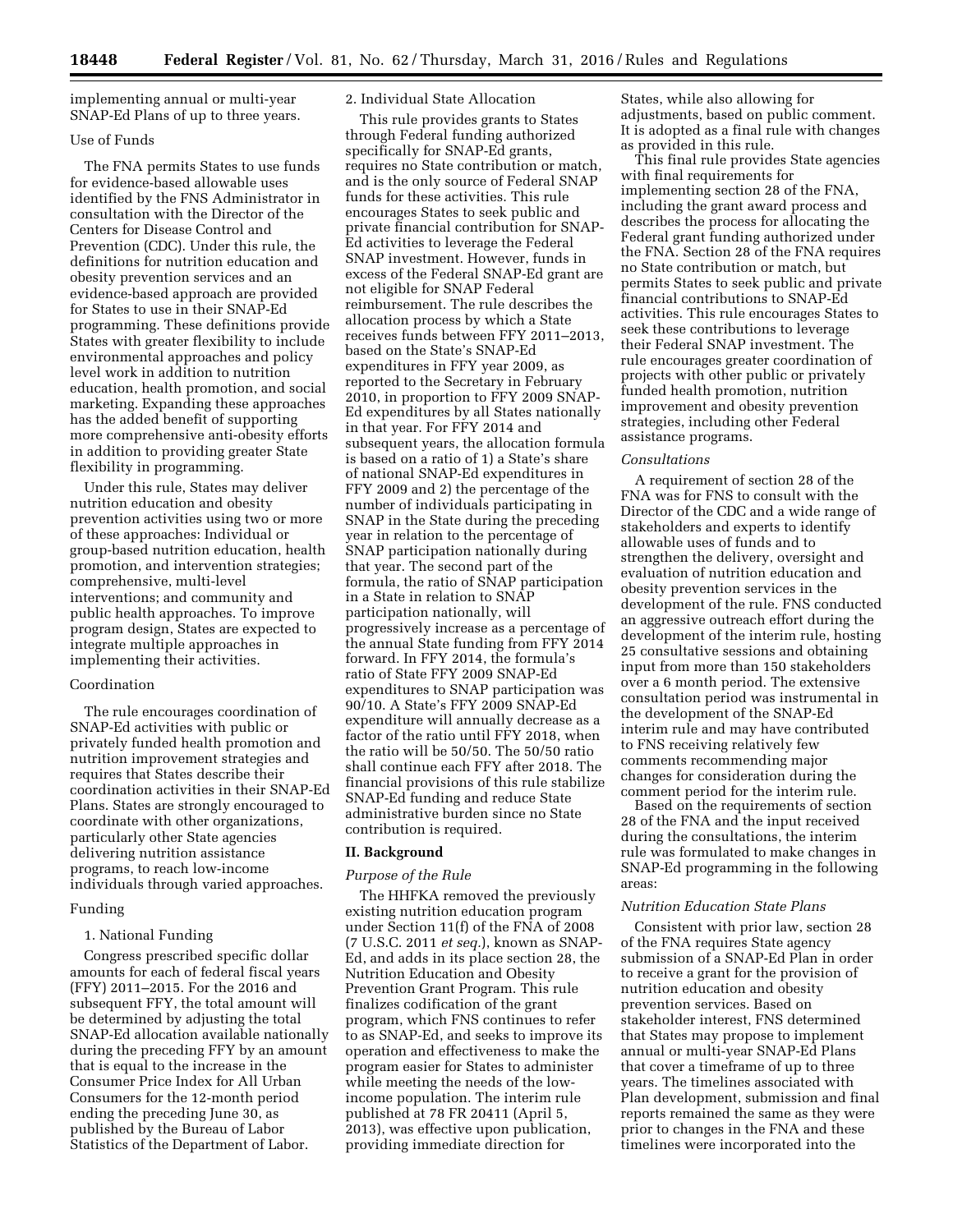interim rule. The interim rule codified the requirement that SNAP-Ed Plans address the provisions specified by law and meet standards established in the rule, SNAP-Ed Plan Guidance (*[https://](https://snaped.fns.usda.gov/national-snap-ed/snap-ed-plan-guidance-and-templates) [snaped.fns.usda.gov/national-snap-ed/](https://snaped.fns.usda.gov/national-snap-ed/snap-ed-plan-guidance-and-templates) [snap-ed-plan-guidance-and-templates](https://snaped.fns.usda.gov/national-snap-ed/snap-ed-plan-guidance-and-templates)*), and other FNS policy.

# *Target Population*

Section 28 of the FNA defines individuals eligible for SNAP-Ed services as those who receive SNAP or National School Lunch/School Breakfast Program free or reduced price benefits, individuals residing in a community with a significant low-income population, and other low-income individuals as defined by the Secretary. Some stakeholders recommended that FNS expand the definition of those eligible for SNAP-Ed. In considering that recommendation, FNS decided to define low-income persons for SNAP-Ed as SNAP participants and low-income individuals eligible to receive benefits under SNAP or other means-tested Federal assistance programs such as Medicaid, Temporary Assistance for Needy Families (TANF), the free and reduced price meals under the National School Lunch Program (NSLP), etc. This definition aligns SNAP-Ed with other FNS, Federal and State-administered benefit programs, allowing the focus to remain on low-income populations while permitting a greater reach to persons residing in communities with a significant low-income population.

Information received during the consultations leading up to the interim rule indicated the need for expanded strategies and data sources to assist in identifying SNAP-Ed target audiences, to address fully the challenges many experienced identifying and reaching their audiences. FNS recognized States' interest in greater flexibility in the methods and data sources to use in identifying their low-income SNAP-Ed population. FNS determined that States may propose several methodologies that use relevant supporting data sources beyond those included in SNAP-Ed Plan Guidance to identify their target audience, including alternative targeting methodologies such as defined areas around a qualifying school, SNAP office or other methodologies.

# *Use of Funds*

FNS received input from stakeholders, including Federal partners, on the definition of nutrition education and obesity prevention services on which to base SNAP-Ed programming under the interim rule. FNS considered these recommendations, the definition used

by CDC for obesity prevention services, and the Institute of Medicine's key messages about obesity prevention to define nutrition education and obesity prevention services. The interim rule definition considered the resources available for nutrition education and obesity prevention services, the mission of FNS, and the goal of SNAP-Ed.

Choosing physically active lifestyles along with making healthy food choices for those eligible for SNAP have long been included as goals of SNAP-Ed. SNAP-Ed principles at present also are aligned with the FNA's requirement for promotion of physical activity in addition to healthy food choices. Thus, physical activity choices along with food choices were included in the definition of SNAP-Ed nutrition education and obesity prevention services.

The FNA also required that allowable nutrition education and obesity prevention strategies shall be evidencebased. FNS received feedback on the evidence-based approaches stakeholders thought would move SNAP-Ed into closer alignment with other governmental, institutional, communitybased and public health organizations. Stakeholders also encouraged FNS to approve and promote nutrition education and obesity prevention activities that showed promise and could be instrumental in demonstrating the effectiveness of a wide range of approaches to provide these activities. FNS reviewed definitions used by the Institute of Medicine and CDC, and recommendations from commenters to develop the definition of evidencebased activities included in the interim rule.

The FNA further stipulates that funds may be used for evidence-based activities using any or all of these three approaches: individual and group-based strategies; comprehensive multi-level interventions; and/or community and public health approaches. FNS also considered the following to determine how States might best deliver nutrition education and obesity prevention services in SNAP-Ed: use of the socialecological model to address nutrition education and obesity prevention interventions; community and public health approaches promoted by CDC and other groups; and the 2010 DGAs Social-Ecological Framework for Nutrition and Physical Activity Decisions that illustrates how spheres of influence affect individual and family eating and physical activity choices. FNS decided to permit States to implement one or more of the approaches described in section 28 of the FNA to deliver evidence-based

nutrition education and obesity prevention activities in their SNAP-Ed programs. FNS encouraged State agencies in the interim rule to integrate multiple approaches in implementing nutrition education and obesity prevention activities to improve program design.

#### *Coordination*

The FNA encourages States to coordinate nutrition education and obesity prevention grant program projects with other public or privately funded health promotion or nutrition improvement strategies as long as the State agency retains administrative control of the projects. FNS expects States to coordinate SNAP-Ed activities with other national, State and local nutrition education and health promotion initiatives and interventions, and requires that an applying State demonstrate such coordination in its SNAP-Ed Plan. FNS recognizes the synergy of coordinating activities and the potential impact of leveraging funding. In addition, States must show in their SNAP-Ed Plans that the Federal funding received from SNAP will remain under the administrative control of the State agency as they coordinate their activities with other organizations.

Although FNS has encouraged States to connect and integrate nutrition education across programs and to implement a variety of nutrition education approaches, stakeholders have advised FNS to more strongly encourage or mandate that State agencies coordinate their SNAP-Ed activities with other projects in their State.

# *Funding*

Section 28 of the FNA altered the manner in which SNAP-Ed funding is determined for States. Because the funding language is specific and prescriptive, FNS has no discretion as to how funds are allocated to States with approved SNAP-Ed Plans. However, FNS has addressed concerns expressed by commenters about the methods used to determine the allocations, the allocation amounts and the reallocation of funds should any State surrender them. The interim rule implemented financial changes retroactive from the enactment of the HHFKA forward, stipulating that SNAP State agencies submitting an approved SNAP-Ed Plan will receive a Federal nutrition education and obesity prevention grant.

#### *Summary of Comments*

Eighteen comments to the interim rule were received and are available for public inspection on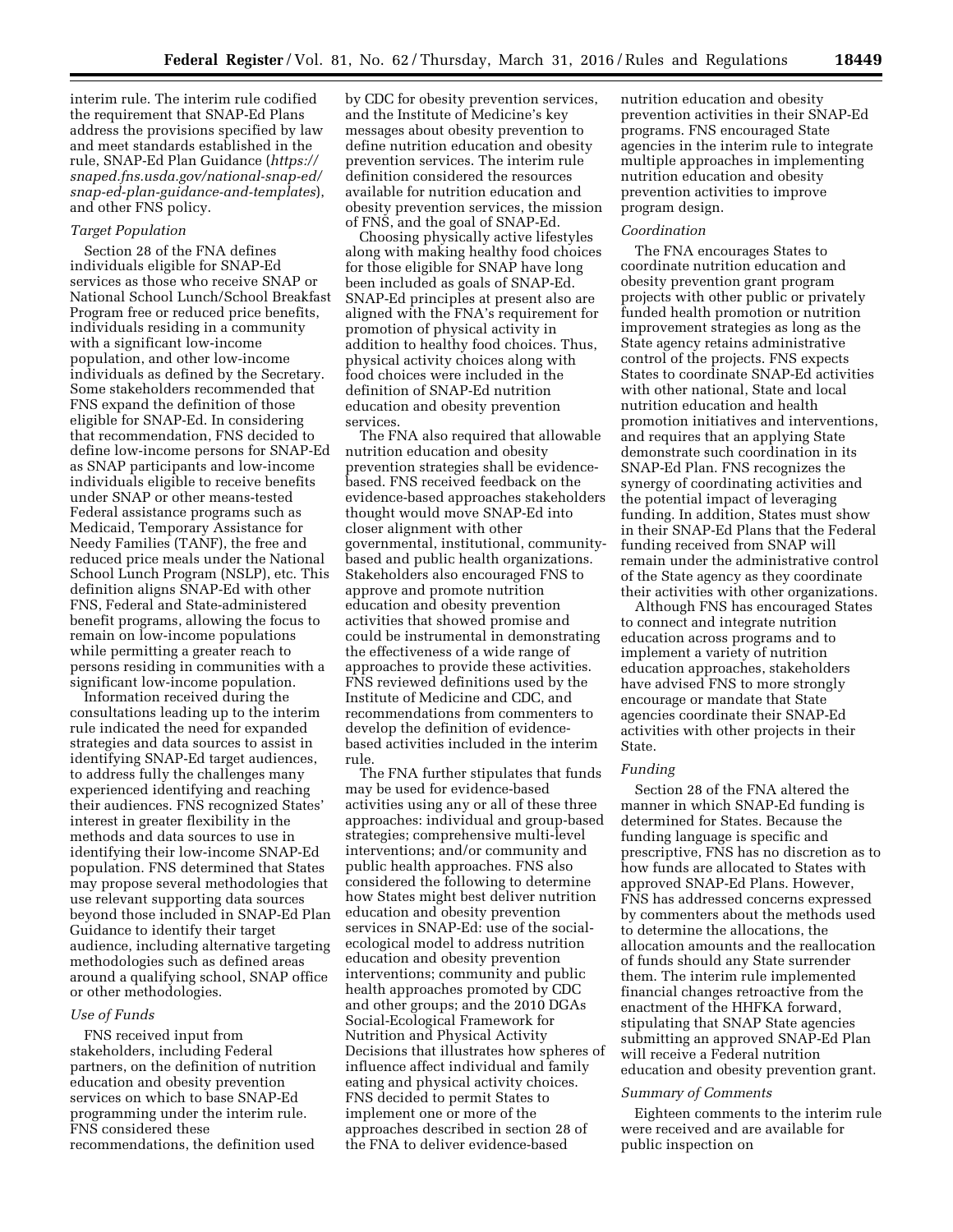*[www.regulations.gov.](http://www.regulations.gov)* Representatives from two State agencies, six member organizations, four advocacy/policy groups, as well as six non-affiliated individuals provided comments.

In general, all of the commenters except one were supportive of the rule. The majority of the commenters observed that the interim rule is very consistent with their vision for SNAP-Ed. Several further stated that the rule is clearly responsive to the input that they and many other stakeholders provided during the development of the rule. The commenters acknowledged that the rule adds flexibility and efficiencies to SNAP-Ed programming while ensuring rigorous oversight and facilitating a comprehensive approach to SNAP-Ed. Commenters favorably viewed the provision allowing States to adopt multi-year nutrition education plans as having a positive impact on States' administrative burden. The one negative comment received expressed that there is no need for spending on the program.

Positive feedback was received on three definitions included in the interim rule: nutrition education and obesity prevention services; evidence-based approaches; and target population. One organization recommended that FNS expand the definition of nutrition education and obesity prevention services to include an emphasis on food insecurity as a strategy to improve nutrition and reduce obesity. FNS understands the commenter's interest in addressing food insecurity through SNAP-Ed. However, because receipt of SNAP benefits addresses food insecurity and addressing food insecurity is not a stated purpose for SNAP-Ed in section 28 of the FNA, the recommendation to include additional emphasis on food insecurity will not be included in the final rule. The definition for SNAP nutrition education and obesity prevention at  $\S 272.2(d)(2)(vii)(B)$  has been improved to enhance clarity.

One organization expressed that States should be allowed to implement strategies that may not have been thoroughly reviewed in scientific literature but may have potential to improve nutrition and reduce obesity. In response to this comment FNS further refined the definition of evidence-based approaches at § 272.2(d)(2)(vii)(B) to indicate that SNAP-Ed services may include emerging strategies or interventions and that these strategies or interventions require justification and evaluation.

This final rule implements section 4028 of the Farm Bill of 2014 which authorizes physical activity promotion along with promotion of healthy food

choices as part of SNAP-Ed programming. Language at  $\S 272.2(d)(2)(vii)(C)$  remains the same as the interim rule because SNAP-Ed has promoted physical activity along with healthy food choices based on the Dietary Guidelines for Americans for some time. Physical activity was included as a required element of a SNAP-Ed Plan at § 272.2(d)(2)(iv), § 272.2(d)(2)(vi) and  $\S 272.2(d)(2)(vii)(D).$ 

The final rule addresses SNAP-Ed provisions of the FNA and HHFKA, however many of the comments relate to routine SNAP-Ed programmatic operations that are more effectively addressed through alternate means rather than through rulemaking. The SNAP-Ed Plan Guidance and other opportunities for additional policy development are available and are the most effective means to address stakeholder concerns that are unrelated to the provisions being implemented through this rule. The final rule at § 272.2 (d)(2)(i) stipulates that SNAP-Ed Plans shall conform to standards established in this regulation, SNAP-Ed Plan Guidance, and other FNS policy. FNS concurs with several comments on the interim rule and is responding by making adjustments in the final rule to address those comments. The comments received on the interim rule were reviewed, categorized and analyzed in six key areas and are discussed below.

## **Reporting**

The Education and Administrative Reporting System (EARS) form is the current means by which States report SNAP-Ed programmatic activity to FNS. The EARS form was devised to collect uniform information about SNAP-Ed activities such as demographic characteristics of participants, topics covered, educational delivery sites, education strategies and resource allocation. EARS is not an evaluation tool but provides FNS with national data to inform management decisions, support policy initiatives, provide documentation for legislative, budget and other requests and support planning within FNS. Four commenters recommended that FNS replace EARS with a more comprehensive reporting and evaluation system that would accommodate collection of data related to new activities included in the FNA. FNS foresees opportunities to improve any reporting form and/or system such as EARS over time. FNS has begun the process of addressing the feasibility of additional data collection through the EARS form or another means that captures SNAP-Ed activities implemented in the past, as well as

activities called for in post-HHFKA SNAP-Ed programming. On August 17, 2015, a notice was published in the **Federal Register** (80 FR 49198), inviting public comment on a revised EARS form that will collect data related to some HHFKA provisions.

The interim rule specified that States are expected to collect and report State and private financial contributions on the EARS form. The possibility exists that an alternative method for the reporting of programmatic and financial data will be identified by FNS. As a result, FNS changed language at § 272.2(d)(2)(xi), Fiscal recordkeeping and reporting requirements, in response to comments received, to indicate that States must submit financial data through the means and in the timeframe specified by FNS. This applies to financial data that is reported on the EARS form as well as other financial data. Reference to the EARS form was deleted. FNS will provide guidance to States outside this rulemaking on the submission of programmatic data such as that collected by EARS and any new data collection that might be implemented.

One organization representing State and Implementing Agencies requested that FNS extend the due date for annual reports. FNS currently does provide flexibility for report submissions in practice on a case by case basis. However FNS, in response to this comment at § 272.2(d)(2)(xiii), changed the due date for Annual Reports from November 30 to January 31 as requested to allow States more time to better analyze and report on Program activities and budget. The reporting of outcomes was added at this section to emphasize that these should be included in Annual Reports.

#### **Target Population**

Language was added at  $\S 272.2(d)(2)(v)$  to modify the definition of the target population to explicitly include individuals residing in communities with a significant lowincome population as specified in the FNA. The SNAP-Ed target population is now defined in this final rule as SNAP participants and low-income individuals eligible to receive benefits under SNAP or other means-tested Federal assistance programs and individuals residing in communities with a significant low-income population.

Several groups commented that FNS should make available information on approved alternative targeting strategies for assessing eligible areas and defining target populations. FNS considered this suggestion and included extensive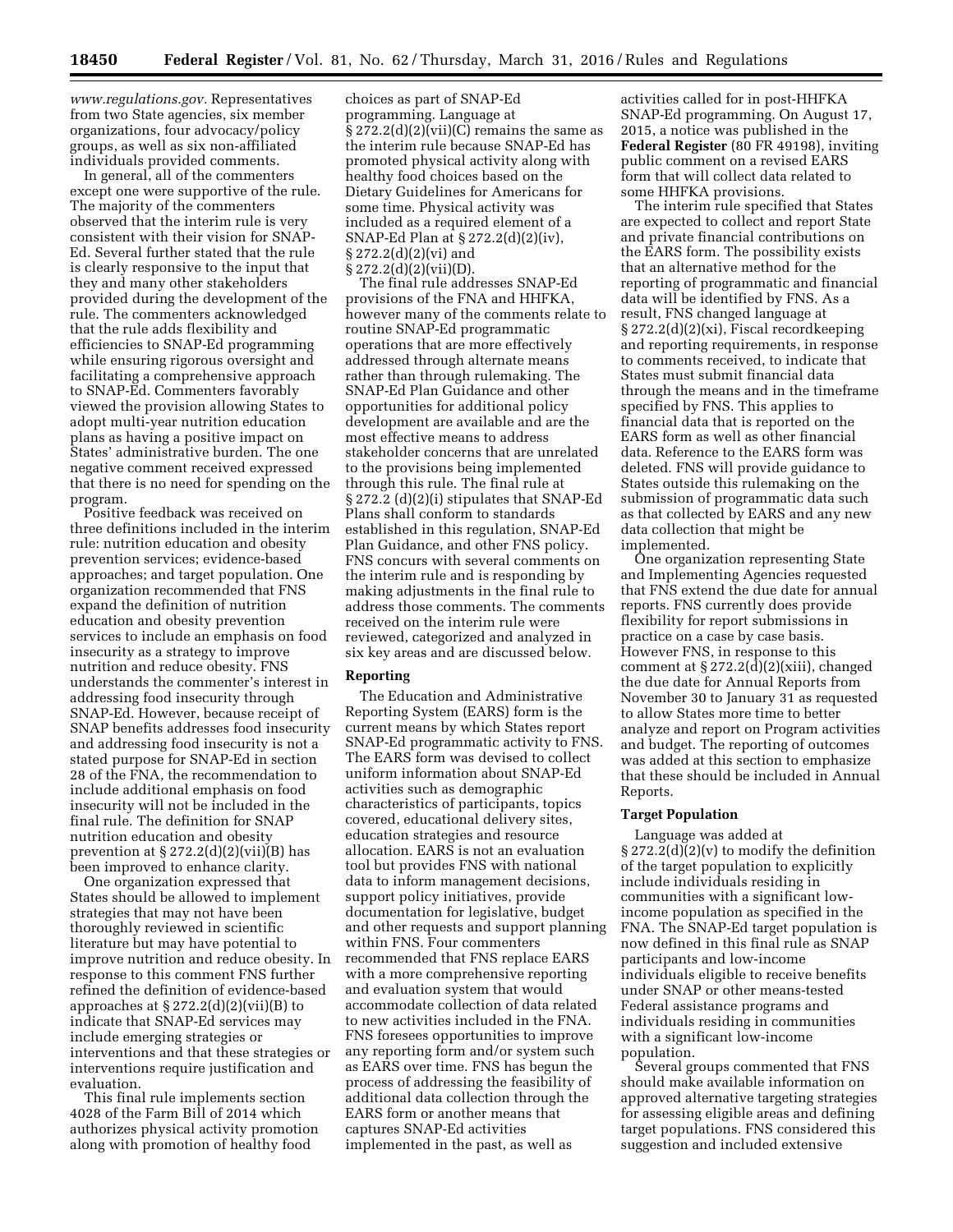information relevant to this issue in recent SNAP-Ed Plan Guidance. FNS will continue to identify alternative targeting strategies and methodologies and will disseminate the information through SNAP-Ed Plan Guidance and other appropriate means. One advocacy group suggested FNS permit inclusion of large-scale institutional settings and systems, buffer zones, etc., as part of a targeting strategy where there is a significant proportion of potentially eligible individuals. Another organization recommended allowing State-specific criteria to determine target audiences. States may propose these and other targeting strategies for FNS consideration under current SNAP-Ed Plan Guidance, so no changes will be made to the rule in this area.

One State agency provided comments about requiring States to conduct valid and data-driven needs assessments of their target populations to include barriers to accessing healthier options. A member organization further elaborated on the characteristics of the target population that States should consider when conducting needs assessments. These recommendations were incorporated into the rule at § 272.2(d)(2)(iv). In response to the same State agency, FNS added language at § 272.2(d)(2)(vi) requiring States to specify how their evidence-based interventions and strategies meet the assessed needs of their target population.

#### Evaluation

Several commenters provided suggestions related to evaluations. One recommended expanding approval of formative research and ongoing monitoring costs; two organizations suggested establishing clearer definitions for SNAP-Ed methods, interventions, metrics and evaluation; others commented that FNS should allow greater flexibility in how SNAP-Ed funds may be used for subsequent evaluative purposes. Another recommended continued FNS investment in SNAP-Ed evaluations such as the SNAP Education and Evaluation Studies (WAVEs I and II). These recommendations are relevant and timely but go beyond the scope of the requirements for SNAP-Ed set forth in the FNA and HHFKA. FNS will continue to consider these concerns, as applicable, through other SNAP-Ed policy-making and development processes. FNS did include evaluating programs in addition to planning, implementing, and operating SNAP-Ed programs as an appropriate use of funds at § 272.2(d)(2)(vii).

Several commenters requested that FNS share information about new SNAP-Ed nutrition education and obesity prevention programming that has demonstrated effectiveness or has shown significant promise. FNS agrees with this recommendation and did release with the FFY 2014 Guidance for States in March 2013 the *SNAP-Ed Strategies and Interventions: An Obesity Prevention Toolkit for States* (*[https://](https://snaped.fns.usda.gov/snap//SNAP-EdInterventionsToolkit.pdf) [snaped.fns.usda.gov/snap//SNAP-](https://snaped.fns.usda.gov/snap//SNAP-EdInterventionsToolkit.pdf)[EdInterventionsToolkit.pdf\)](https://snaped.fns.usda.gov/snap//SNAP-EdInterventionsToolkit.pdf)* developed in conjunction with the National Collaborative for Childhood Obesity Research. This toolkit was designed to help States identify evidence-based obesity prevention policy and environmental change strategies and interventions to include in SNAP-Ed Plans. The toolkit was updated in July 2013, again in May 2014, and will continue to be updated as needed. Also, an inventory of best practices in nutrition education was prepared through a National Institute of Food and Agriculture grant which FNS released in April 2014. Further information on promising and proven nutrition education and obesity prevention strategies for SNAP-Ed will be communicated to States through appropriate channels as they are identified.

Two organizations commented that FNS should encourage States to conduct needs assessment, formative research, interventions and evaluations for three population segments: SNAP participants, persons with incomes less than 130 percent of the Federal Poverty Level (FPL), and persons between 130 and 185 percent of the FPL to expand the target population for interventions and evaluations. Interventions and evaluations conducted in venues that qualify for SNAP-Ed are covered for these three population segments as described in SNAP-Ed Plan Guidance. Other organizations also recommended that: the costs of formative research, pilot testing, and ongoing monitoring and surveillance, and outcome/impact evaluation should be borne fully by SNAP-Ed; the costs of surveys, surveillance and special studies should be fully allowed as reasonable and necessary and not subject to proration when the baselines of different segments or communities impacts SNAP-Ed interventions; and FNS should clarify that the cost of evaluations and State surveys conducted for planning and evaluation include the full SNAP-Ed target population and not be prorated to apply only to persons at less than 130 percent of the FPL.

The SNAP-Ed Plan Guidance includes information about conducting

interventions and evaluations and is an appropriate source to provide clarifying information on these topics. Additional focus on evaluation in SNAP-Ed was achieved with: The addition of an evaluation and related resources section to the SNAP-Ed Plan Guidance; the addition of an evaluation section to the *SNAP-Ed Strategies and Interventions: An Obesity Prevention Toolkit for States;* the development and posting of the guide, Addressing the Challenges of Conducting Effective Supplemental Nutrition Assistance Program Education (SNAP-Ed) Evaluations: A Step-by Step Guide (*[http://www.fns.usda.gov/sites/](http://www.fns.usda.gov/sites/default/files/SNAPEDWaveII_Guide.pdf) [default/files/SNAPEDWaveII](http://www.fns.usda.gov/sites/default/files/SNAPEDWaveII_Guide.pdf)*\_ *[Guide.pdf](http://www.fns.usda.gov/sites/default/files/SNAPEDWaveII_Guide.pdf)*), and the addition of an evaluation Web page (*[https://](https://snaped.fns.usda.gov/professional-development-tools/evaluation) [snaped.fns.usda.gov/professional](https://snaped.fns.usda.gov/professional-development-tools/evaluation)[development-tools/evaluation](https://snaped.fns.usda.gov/professional-development-tools/evaluation)*) to the SNAP-Ed Connection Web site, a resource for professionals working in SNAP-Ed. FNS will continue to provide evaluation information through existing communication with State agencies and will consider these comments when doing so.

#### **Program Coordination**

States were encouraged in the interim rule to coordinate their activities with other public or private entities. Two groups commented that FNS should require rather than encourage States to coordinate activities with other organizations as well as report on the coordination efforts of their subgrantees. In recent Guidance, FNS sets forth its expectation that States will coordinate SNAP-Ed activities with other groups. FNS believes that by stating its expectation and encouraging States to move forward with their coordination efforts rather than requiring them to form such cooperative relationships, consideration is properly given to the varying levels of existing efforts States have made and their abilities and resources to establish additional partnerships. Reflecting the intent of the HHFKA, States are encouraged at § 272.2(d)(2)(viii) to coordinate obesity prevention, nutrition education, and health promotion initiatives and interventions and must describe such coordination in State SNAP-Ed Plans. Recognizing the importance of coordination of efforts among operators of FNS programs, FNS added language at § 272.2(d)(2)(viii) requiring States to consult and coordinate with State and local operators of other FNS programs to ensure that their SNAP-Ed activities complement the nutrition education and obesity prevention efforts of these programs.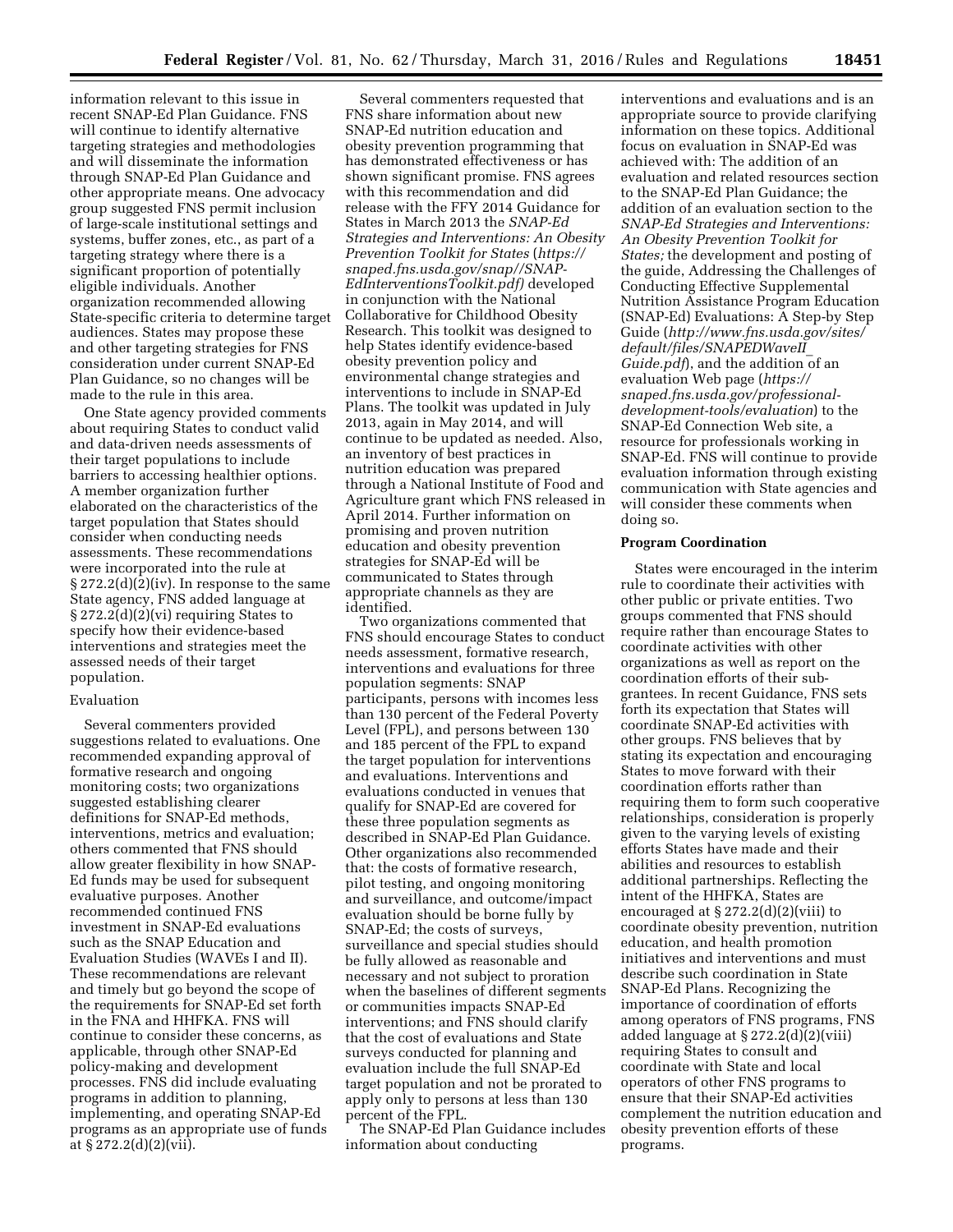One commenter recommended that the rule further clarify when written agreements between partnering organizations are needed. A change was made at  $\S 272.2(d)(2)(viii)$  to reflect that the term Memoranda of Understanding is often used interchangeably with Memoranda of Agreement and to clarify that these documents must be available for inspection only when SNAP-Ed funding is being used in collaborative efforts with other programs or organizations.

Other coordination-related recommendations to the interim rule that FNS may explore and address through SNAP-Ed Plan Guidance and other policy-making include suggestions that FNS: Encourage States to inform State and local staff of implementing agency SNAP-Ed efforts; waive SNAP cost allocation requirements when a State Nutrition Action Plan is operational among Federally-funded programs; and require States to describe the processes for coordination between States, other organizations, or

contractors providing services. These recommendations will not be included in this final rule.

# **Funding**

The funding provisions of the FNA are prescriptive and were included as such in the interim rule. One implementing agency and three organizations provided funding-related comments and suggestions. The comments and FNS' determinations related to changes in the final rule are listed below.

| Recommendation                                                                                                                                                  | <b>FNS Determination</b>                                                                                                                                                                      |
|-----------------------------------------------------------------------------------------------------------------------------------------------------------------|-----------------------------------------------------------------------------------------------------------------------------------------------------------------------------------------------|
|                                                                                                                                                                 | No change. Reallocation method is a provision of the FNA and cannot<br>be amended by this rule.                                                                                               |
| Include details on an appeal and dispute resolution process for State<br>disagreement with Federal funding allocations.                                         | No change. SNAP-Ed allocations are determined through a formula<br>contained in the FNA and is not contestable.                                                                               |
| Clarify that States do not have the authority to require matching funds                                                                                         | No change. This is not a provision of the FNA.                                                                                                                                                |
| Establish protocols for the receipt of non-Federal funds for SNAP-Ed<br>activities and using SNAP-Ed funds as an incentive.                                     | No change. Recommendation beyond the scope of current regulation<br>but may be addressed through other channels.                                                                              |
| Include as an allowable SNAP-Ed activity the establishment of State<br>exchanges or expert panels for peer training, technical assistance,<br>and consultation. | No change. Such activity is currently allowable.                                                                                                                                              |
| Release State allocation numbers when the SNAP-Ed Guidance is re-<br>leased.                                                                                    | No change. Final State allocations can only be determined when an<br>actual appropriation is received, but estimates based on the Presi-<br>dent's Budget are provided for planning purposes. |
| Provide provisional approval of implementing agency budgets of great-<br>er than two years.                                                                     | No change. The rule provides requirements for State agencies, not<br>sub-grantees.                                                                                                            |

The funding-related sections of the final rule at  $\S 272.2(d)(2)(x)$ , Federal financial participation and allocation of grants, are revised from the interim rule in these areas: deleted the specific funding amounts for FFYs 2011- 2015 since SNAP-Ed funding levels are indicated in the FNA; deleted reference to the two-year period of performance since this language does not appear in the FNA and the information can be communicated to States through other channels; and minimally revised parts to delete non-essential information and to enhance clarity.

In response to the comment of one member organization, at § 272.2(d)(2)(vii)(A), Use of Funds, language was added to specify that State agencies shall provide program oversight and demonstrate program effectiveness regarding SNAP-Ed outcomes and impacts. At  $\S 272.2(d)(2)(x)(B)$  the word State was added so that all parties are clear that the funds allocated under this grant may be used for State as well as local projects.

Recently concern has been expressed to FNS about identifying SNAP-Ed funds that may be at risk of not being spent in a timely manner and returned to the Federal government. Connected to this concern is identifying opportunities for the potential reallocation of funds should a State(s) surrender them. To

address these interests and foster full use of limited resources, language was added at  $\S 272.2(d)(2)(ix)$  requiring a State as part of the budget process to inform FNS, by the end of the first quarter of each FFY (December 31) of any portion of its prior year allocation that it cannot or does not plan to spend for SNAP-Ed activities by the end of the FFY. This section also is referenced at  $\S 272.2(d)(2)(x)(F)$  to advise a State that FNS may reallocate unobligated or unexpended funds to another participating State agency if informed that a State will not obligate or expend funds during the period for which funding is available for new obligation by FNS. Other minor changes were made to this section for clarity.

# **Program Delivery**

Several commenters provided suggestions for the final rule related to program delivery. Two organizations recommended that the rule include specific language allowing SNAP-Ed programming to include advice on specific types of food to reduce in the diet consistent with the DGAs. States are permitted, as described in the SNAP-Ed Plan Guidance, to include such programming in their SNAP-Ed Plans. In response to the comments of two organizations, language was added to the definition of SNAP nutrition education and obesity prevention

services at  $\S 272.2(d)(2)(vii)(B)$  to indicate that intervention strategies may focus on limiting, as well as increasing, consumption of certain foods, beverages, and nutrients consistent with the DGAs. The SNAP-Ed Plan Guidance further specifies that FNS has determined that States may not use SNAP-Ed funds to convey negative written, visual, or verbal expressions about any specific brand of food, beverage or commodity. Policy changes regarding specific brands of foods, beverages and commodities are not be included in the final rule.

One State agency recommended that the rule include language that States may use all aspects of the socialecological model and multi-level interventions. The rule does encourage this but at  $\S 272.2(d)(2)(vii)(B)$ interpersonal level was added to the levels where SNAP-Ed activities can be conducted. Another organization recommended that FNS work with States denied approval to submit a multi-year plan in order to resolve any concerns. FNS currently does work with States to address concerns that may impede their progress in developing multi-year plans. The recommendation is not included in this rule.

Several organizations commented that FNS should strengthen the language regarding the number and requirements for approaches used in SNAP-Ed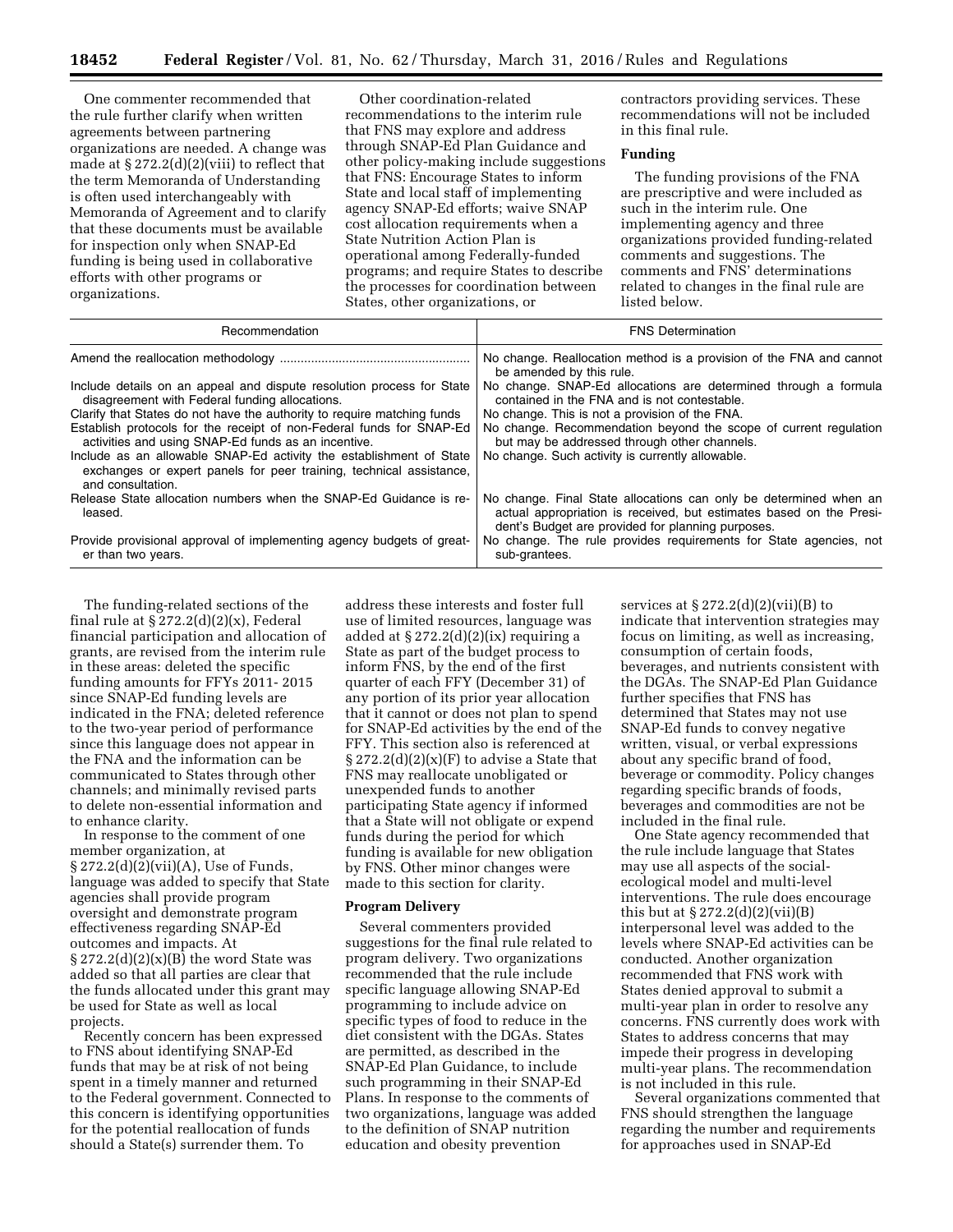activities. These groups recommended that language should be changed from ''states are encouraged to integrate'' to ''states are expected to integrate'' multiple approaches in implementing their SNAP-Ed activities. FNS agrees with and supports these comments. The preamble of the final rule makes this change in language under Use of Funds. Additionally at  $\S 272.2(d)(2)(vii)(D)$ language was changed to specify that SNAP-Ed activities must include evidence-based activities using two or more approaches.

One member organization recommended that FNS invest in technical assistance and training for regional and State SNAP staff to integrate fully comprehensive approaches to behavior change in State SNAP-Ed Plans. FNS does provide training, support and technical assistance to States. States additionally may use their SNAP-Ed funding for staff training. This recommendation will not be included in the final rule. Another organization suggested that FNS solicit and accept comments on the SNAP-Ed Guidance process from States and collaborating partners. States and partners currently may provide recommendations on the Guidance content and development process and FNS sought the input of a virtual work group of stakeholders in the development of recent SNAP-Ed Guidance. This recommendation does not necessitate any changes to the final rule.

Several other recommendations unrelated to the current rule were submitted. These include suggestions for communication improvement between State and local implementing agencies, using reallocated funds for purposes other than those stated in the FNA, discussing point-of-purchase strategies, and expanding the use of SNAP-Ed funds to conduct what might be considered SNAP outreach-related functions. These recommendations which are unrelated to provisions of the FNA, the HHFKA, and the interim rule may be addressed through other communications with States, and are not being addressed in the final rule.

#### **Executive Order 12866 and 13563**

Executive Orders 12866 and 13563 direct agencies to assess all costs and benefits of available regulatory alternatives and, if regulation is necessary, to select regulatory approaches that maximize net benefits (including potential economic, environmental, public health and safety effects, distributive impacts, and equity). Executive Order 13563 emphasizes the importance of

quantifying both costs and benefits, of reducing costs, of harmonizing rules, and of promoting flexibility.

The changes from the interim rule to this final rule were determined to be not significant and thus no further review was required by the Office of Management and Budget (OMB) in conformance with Executive Order 12866.

#### **Regulatory Impact Analysis**

This rule has been designated as not significant by the Office of Management and Budget; therefore, no Regulatory Impact Analysis is required.

## **Regulatory Flexibility Act**

The Regulatory Flexibility Act (5 U.S.C. 601–612) requires Agencies to analyze the impact of rulemaking on small entities and consider alternatives that would minimize any significant impacts on a substantial number of small entities. Pursuant to that review, it has been certified that this rule would not have a significant impact on a substantial number of small entities. Currently 53 State agencies receive funding for SNAP-Ed, and this final rule institutes policy oversight and cost reductions required by statute.

# **Unfunded Mandates Reform Act**

Title II of the Unfunded Mandates Reform Act of 1995 (UMRA), Public Law 104–4, establishes requirements for Federal agencies to assess the effects of their regulatory actions on State, local and tribal governments and the private sector. Under section 202 of the UMRA, the Department generally must prepare a written statement, including a cost benefit analysis, for proposed and final rules with ''Federal mandates'' that may result in expenditures by State, local or tribal governments, in the aggregate, or the private sector, of \$100 million or more in any one year. When such a statement is needed for a rule, Section 205 of the UMRA generally requires the Department to identify and consider a reasonable number of regulatory alternatives and adopt the most cost effective or least burdensome alternative that achieves the objectives of the rule.

This final rule contains no Federal mandates (under the regulatory provisions of Title II of the UMRA) for State, local and tribal governments or the private sector of \$100 million or more in any one year. Thus, the rule is not subject to the requirements of sections 202 and 205 of the UMRA.

# **Executive Order 12372**

SNAP is listed in the Catalog of Federal Domestic Assistance Programs under 10.561. For the reasons set forth in 2 CFR chapter IV, SNAP is excluded from the scope of Executive Order 12372, which requires intergovernmental consultation with State and local officials.

# **Federalism Summary Impact Statement**

Executive Order 13132, requires Federal agencies to consider the impact of their regulatory actions on State and local governments. Where such actions have federalism implications, agencies are directed to provide a statement for inclusion in the preamble to the regulations describing the agency's considerations in terms of the three categories called for under Section (6)(b)(2)(B) of Executive Order 13132.

This final rule is necessary to amend SNAP regulations to implement Section 28 of the FNA of 2008, as added by Section 241 of Public Law 111–296, the HHFK Act of 2010. The Department has determined that this rule does not have Federalism implications. This rule does not impose substantial or direct compliance costs on State and local governments. Therefore, under Section 6(b) of the Executive Order, a Federalism summary impact statement is not required.

## **Executive Order 12988, Civil Justice Reform**

This final rule has been reviewed under Executive Order 12988, Civil Justice Reform. This rule is intended to have preemptive effect with respect to any State or local laws, regulations or policies which conflict with its provisions or which would otherwise impede its full and timely implementation. This rule is not intended to have retroactive effect unless so specified in the Effective Dates section of the final rule. Prior to any judicial challenge to the provisions of the final rule, all applicable administrative procedures must be exhausted.

# **Civil Rights Impact Analysis**

FNS has reviewed this final rule in accordance with USDA Regulation 4300–4, ''Civil Rights Impact Analysis,'' to identify any major civil rights impacts the rule might have on program participants on the basis of age, race, color, national origin, sex or disability. After a careful review of the rule's intent and provisions, FNS has determined that this rule is not expected to affect the participation of protected individuals in SNAP.

# **Executive Order 13175**

This rule has been reviewed in accordance with the requirements of Executive Order 13175, ''Consultation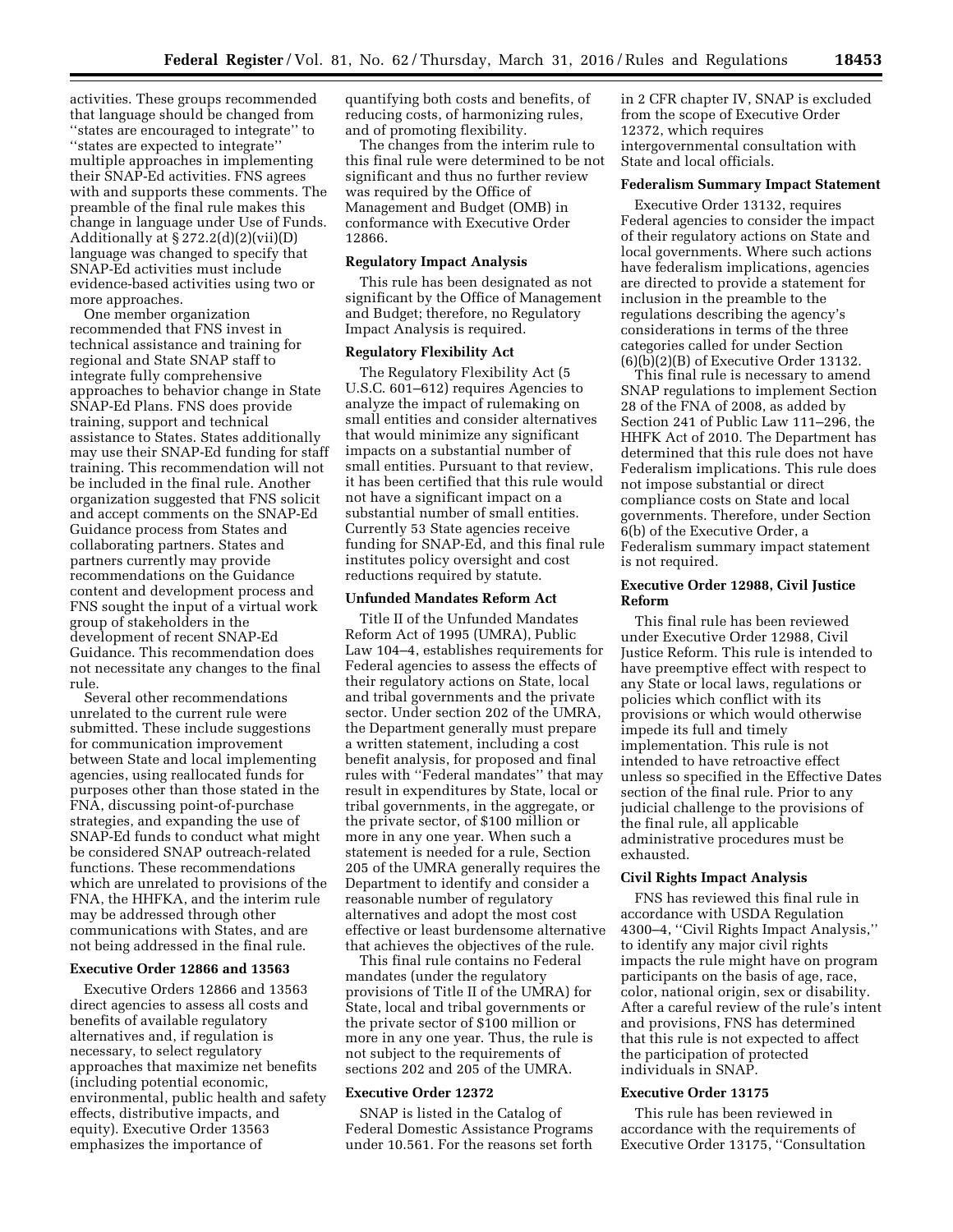and Coordination with Indian Tribal Governments.'' Executive Order 13175 requires Federal agencies to consult and coordinate with tribes on a governmentto-government basis on policies that have tribal implications, including regulations, legislative comments or proposed legislation, and other policy statements or actions that have substantial direct effects on one or more Indian tribes, on the relationship between the Federal Government and Indian tribes or on the distribution of power and responsibilities between the Federal Government and Indian tribes.

FNS has assessed the impact of this rule on Indian tribes and determined that this rule does not, to our knowledge, have tribal implications that require tribal consultation under EO 13175. On February 18, 2015 FNS held a webinar for tribal participation and comments. During the comment period, FNS did not receive any comments on the interim rule. If a Tribe requests consultation, FNS will work with the Office of Tribal Relations to ensure meaningful consultation is provided where changes, additions and modifications identified herein are not expressly mandated by Congress.

# **Paperwork Reduction Act**

The Paperwork Reduction Act of 1995 (44 U.S.C. Chap. 35; 5 CFR part 1320) requires the Office of Management and Budget (OMB) approve all collections of information by a Federal agency before they can be implemented. Respondents are not required to respond to any collection of information unless it displays a current valid OMB control number.

Information Collection for SNAP-Ed requirements will not change under this rule. This final rule contains information collections that have been approved by OMB. The rule does not increase burden hours for State agencies in the preparation of Nutrition Education Plans. Nutrition Education State Plan requirements are included in the State Plan of Operations, OMB 0584–0083, Program, and Budget Summary Statement, and will not change with this rule.

Additionally, State requirements to report on the Education and Administration Reporting System (EARS) information collection form, OMB 0584–0542, will not change under this rule. FNS may determine that future revisions are needed. States will report FY 2014 EARS data by December 31, 2014, thereby negating the necessity for an Information Collection Request as part of this rule.

# **E-Government Act Compliance**

The Department is committed to complying with the E-Government Act, to promote the use of the Internet and other information technologies to provide increased opportunities for citizen access to Government information and services, and for other purposes.

#### **List of Subjects in 7 CFR Part 272**

Alaska, Civil rights, Grant programssocial programs, Reporting and recordkeeping requirements, Supplemental Nutrition Assistance Program, Unemployment compensation, Wages.

Accordingly, the interim rule amending 7 CFR part 272 which was published at 78 FR 20411 (April 5, 2013), is adopted as a final rule with the following changes:

# **PART 272—REQUIREMENTS FOR PARTICIPATING STATE AGENCIES**

■ 1. The authority citation for part 272 continues to read as follows:

**Authority:** 7 U.S.C. 2011–2036.

- 2. In § 272.2:
- a. Republish paragraph (d)(1)(iii).
- $\blacksquare$  b. Revise paragraph  $\ddot{\text{(d)}}(2)$ .
- $\blacksquare$  c. Revise paragraph (e)(6).
- The revisions read as follows:

# **§ 272.2 Plan of operation.**

- \* \* \* \* \*
	- (d) \* \* \* \*  $(1) * * * *$
- (iii) Nutrition Education Plan if the State agency elects to request Federal Supplemental Nutrition Assistance Program Education (SNAP-Ed) grant funds to conduct nutrition education and obesity prevention services as discussed in paragraph (d)(2) of this section.

\* \* \* \* \* (2) *Nutrition Education Plan.* If submitted, the Supplemental Nutrition Assistance Program Education (SNAP-Ed) Plan must include the following:

(i) Conform to standards established in this regulation, SNAP-Ed Plan Guidance, and other FNS policy. A State agency may propose to implement an annual or multiyear Plan of up to three years;

(ii) Identify the methods the State will use to notify applicants, participants and eligible individuals to the maximum extent possible of the availability of SNAP-Ed activities in local communities;

(iii) Describe methods the State agency will use to identify its target audience. FNS will consider for approval targeting strategies and

supporting data sources included in SNAP-Ed Plan Guidance and alternate targeting strategies and supporting data sources proposed by State agencies;

(iv) Present a valid and data-driven needs assessment of the nutrition, physical activity, and obesity prevention needs of the target population, and their barriers to accessing healthy foods and physical activity. The needs assessment should consider the diverse characteristics of the target population, including race/ ethnicity, gender, employment status, housing, language, transportation/ mobility needs, and other factors;

(v) Ensure interventions are appropriate for the low-income population defined as SNAP participants and low-income individuals eligible to receive benefits under SNAP or other means-tested Federal assistance programs and individuals residing in communities with a significant low-income population. The interventions must recognize the population's constrained resources and potential eligibility for Federal food assistance;

(vi) Describe the evidence-based nutrition education and obesity prevention services that the State will provide in SNAP-Ed and how the State will deliver those services, either directly or through agreements with other State or local agencies or community organizations, and how the interventions and strategies meet the assessed nutrition, physical activity, and obesity prevention needs of the target population;

(vii) *Use of Funds.* (A) A State agency must use the SNAP-Ed nutrition education and obesity prevention grant to fund the administrative costs of planning, implementing, operating, and evaluating its SNAP-Ed program in accordance with its approved SNAP-Ed Plan; State agencies shall provide program oversight to ensure integrity of funds and demonstrate program effectiveness regarding SNAP-Ed outcomes and impacts;

(B) *Definitions.* SNAP nutrition education and obesity prevention services are defined as a combination of educational strategies, accompanied by supporting environmental interventions, demonstrated to facilitate adoption of food and physical activity choices and other nutrition-related behaviors conducive to the health and well-being of SNAP participants and low-income individuals eligible to receive benefits under SNAP or other means-tested Federal assistance programs and individuals residing in communities with a significant low-income population. Nutrition education and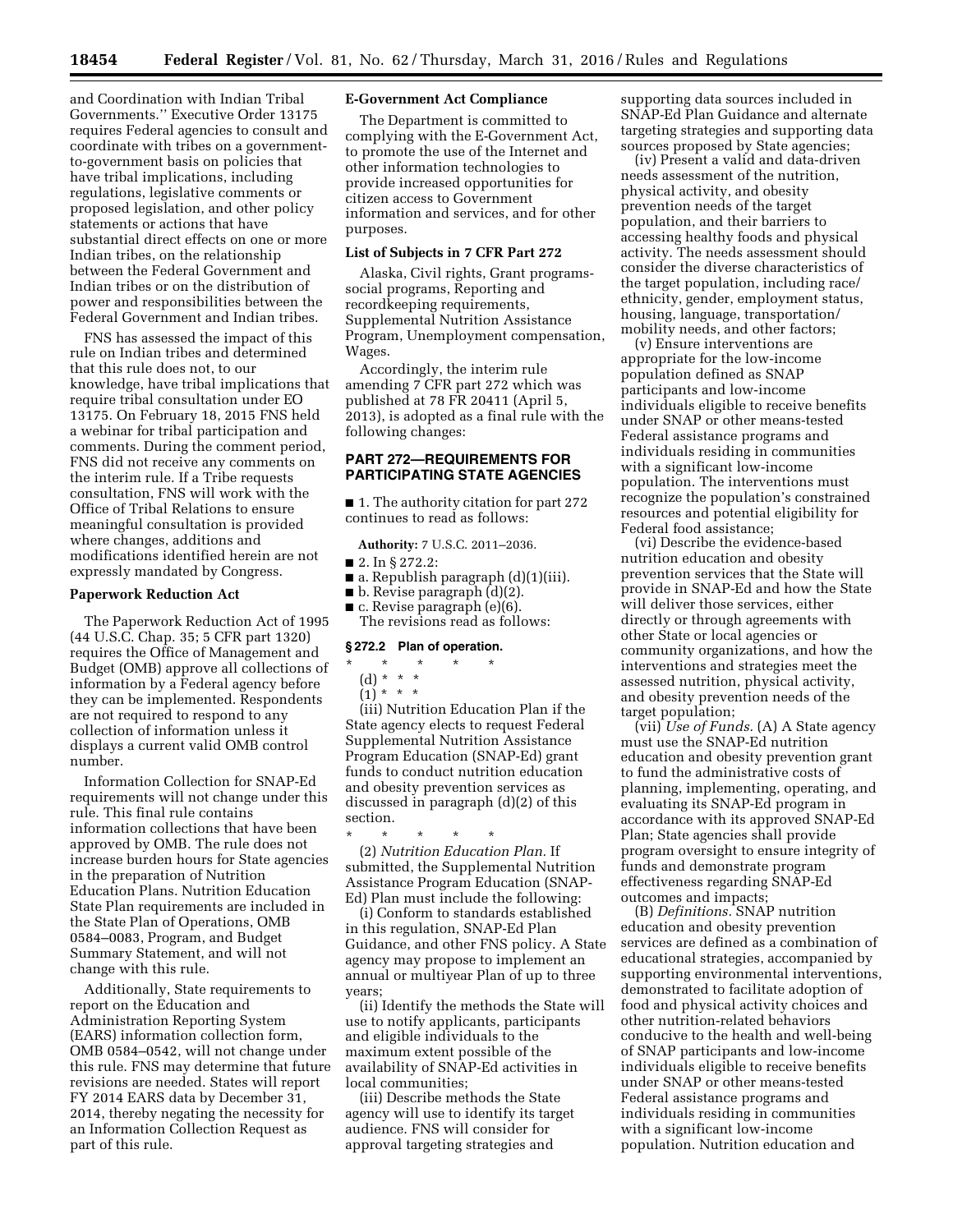obesity prevention services are delivered through multiple venues, often through partnerships, and involve activities at the individual, interpersonal, community, and societal levels. Acceptable policy level interventions are activities that encourage healthier choices based on the current Dietary Guidelines for Americans. Intervention strategies may focus on increasing consumption of certain foods, beverages, or nutrients as well as limiting consumption of certain foods, beverages, or nutrients consistent with the Dietary Guidelines for Americans; SNAP-Ed nutrition education and obesity prevention activities must be evidence-based. An evidence-based approach for nutrition education and obesity prevention is defined as the integration of the best research evidence with best available practice-based evidence. The best research evidence refers to relevant rigorous nutrition and public health nutrition research including systematically reviewed scientific evidence. Practice-based evidence refers to case studies, pilot studies and evidence from the field on nutrition education interventions that demonstrate obesity prevention potential. Evidence may be related to obesity prevention target areas, intervention strategies and/or specific interventions. The target areas are identified in the current Dietary Guidelines for Americans. SNAP-Ed services may also include emerging strategies or interventions, which are community- or practitioner-driven activities that have the potential for obesity prevention, but have not yet been formally evaluated for obesity prevention outcomes. Emerging strategies or interventions require a justification for a novel approach and must be evaluated for effectiveness. Intervention strategies are broad approaches to intervening on specific target areas. Interventions are a specific set of evidence-based, behaviorallyfocused activities and/or actions to promote healthy eating and active lifestyles. Evidence-based allowable uses of funds for SNAP-Ed include conducting and evaluating intervention programs, and implementing and measuring the effects of policy, systems and environmental changes in accordance with SNAP-Ed Plan Guidance;

(C) SNAP-Ed activities must promote healthy food and physical activity choices based on the most recent Dietary Guidelines for Americans.

(D) SNAP-Ed activities must include evidence-based activities using two or more of these approaches: individual or

group-based nutrition education, health promotion, and intervention strategies; comprehensive, multi-level interventions at multiple complementary organizational and institutional levels; community and public health approaches to improve nutrition and physical activity;

(viii) Include a description of the State's efforts to coordinate activities with national, State, and local nutrition education, obesity prevention, and health promotion initiatives and interventions, whether publicly or privately funded. States must consult and coordinate with State and local operators of other FNS programs, including the Special Supplemental Nutrition Program for Women, Infants, and Children (WIC), the National School Lunch Program, Farm to School, and the Food Distribution Program on Indian Reservations, to ensure SNAP-Ed complements the nutrition education and obesity prevention activities of those programs. States may engage in breastfeeding education, promotion, and support that is supplementary to and coordinated with WIC, which has the lead and primary role in all breastfeeding activities among FNS programs. The relationship between the State agency and other organizations it plans to coordinate with for the provision of services, including statewide organizations must be described. Copies of contracts and Memoranda of Agreement or Understanding that involve funds made available under the State agency's Federal SNAP-Ed grant must be available for inspection upon request;

(ix) Include an operating budget for the Federal fiscal year with an estimate of the cost of operation for one or more years, according to the State's approved SNAP-Ed Plan. As part of the budget process, the State must inform FNS by the end of the first quarter of each Federal fiscal year (December 31) of any portion of its prior year allocation that it cannot or does not plan to spend for SNAP-Ed activities by the end of the Federal fiscal year.

(x) *Federal financial participation and allocation of grants.* (A) A State agency's receipt of a Federal SNAP-Ed grant is contingent on FNS' approval of the State agency's SNAP-Ed Plan. If an adequate Plan is not submitted or an extension granted, FNS may reallocate a State agency's grant among other State agencies with approved Plans. These funds are the only source of Federal funds to States available under section 28 of the Food and Nutrition Act of 2008, as amended, for SNAP nutrition education and obesity prevention services. Funds in excess of the grants

are not eligible for SNAP Federal reimbursement. The grant requires no State contribution or match;

(B) Shall identify the uses of funding for State or local projects and show that the funding received shall remain under the administrative control of the State agency;

(C) For each of fiscal years (FY) 2011– 2013, each State agency that submitted an approved 2009 SNAP-Ed Plan received a Federal grant based on the State's SNAP-Ed expenditures in FY 2009, as reported to the Secretary in February 2010, in proportion to FY 2009 SNAP-Ed expenditures by all States in that year.

(D) For FY 2014 and subsequent years, the allocation formula (prescribed in section 28(d)(2)(A) of the Food and Nutrition Act of 2008) is based on a ratio of:

(*1*) A State's share of national SNAP-Ed expenditures in FY 2009 in relation to State SNAP-Ed expenditures nationally (as described in paragraph  $(d)(2)(x)(C)$  of this section) and

(*2*) The percentage of the number of individuals participating in SNAP in the State during the preceding fiscal year in relation to the percentage of SNAP participation nationally during that year.

(E) The second part of the formula applicable to FY 2014 and subsequent years, the ratio of SNAP participation in a State in relation to SNAP participation nationally, will annually increase as a percentage of the annual Federal SNAP-Ed funding. In FY 2014, the formula's ratio of State FY 2009 SNAP-Ed expenditures to SNAP participation was 90/10. SNAP participation will increase as a factor in the funding formula until FY 2018, when the ratio will be 50/50. The 50/50 ratio shall continue after FY 2018.

The allocations to a State for SNAP-Ed grants will be:

(*1*) For FY 2013, in direct proportion to a State's SNAP-Ed expenditures for FY 2009, as reported in February 2010;

(*2*) For FY 2014, 90 percent based on a State's FY 2009 SNAP-Ed expenditures, and 10 percent based on the State's share of national SNAP participants for the 12-month period February 1, 2012 to January 31, 2013;

(3) For FY 2015, 80 percent based on a State's FY 2009 SNAP-Ed expenditures, and 20 percent based on the State's share of national SNAP participants for the 12-month period February 1, 2013 to January 31, 2014;

(*4*) For FY 2016, 70 percent based on a State's FY 2009 SNAP-Ed expenditures, and 30 percent based on the State's share of national SNAP